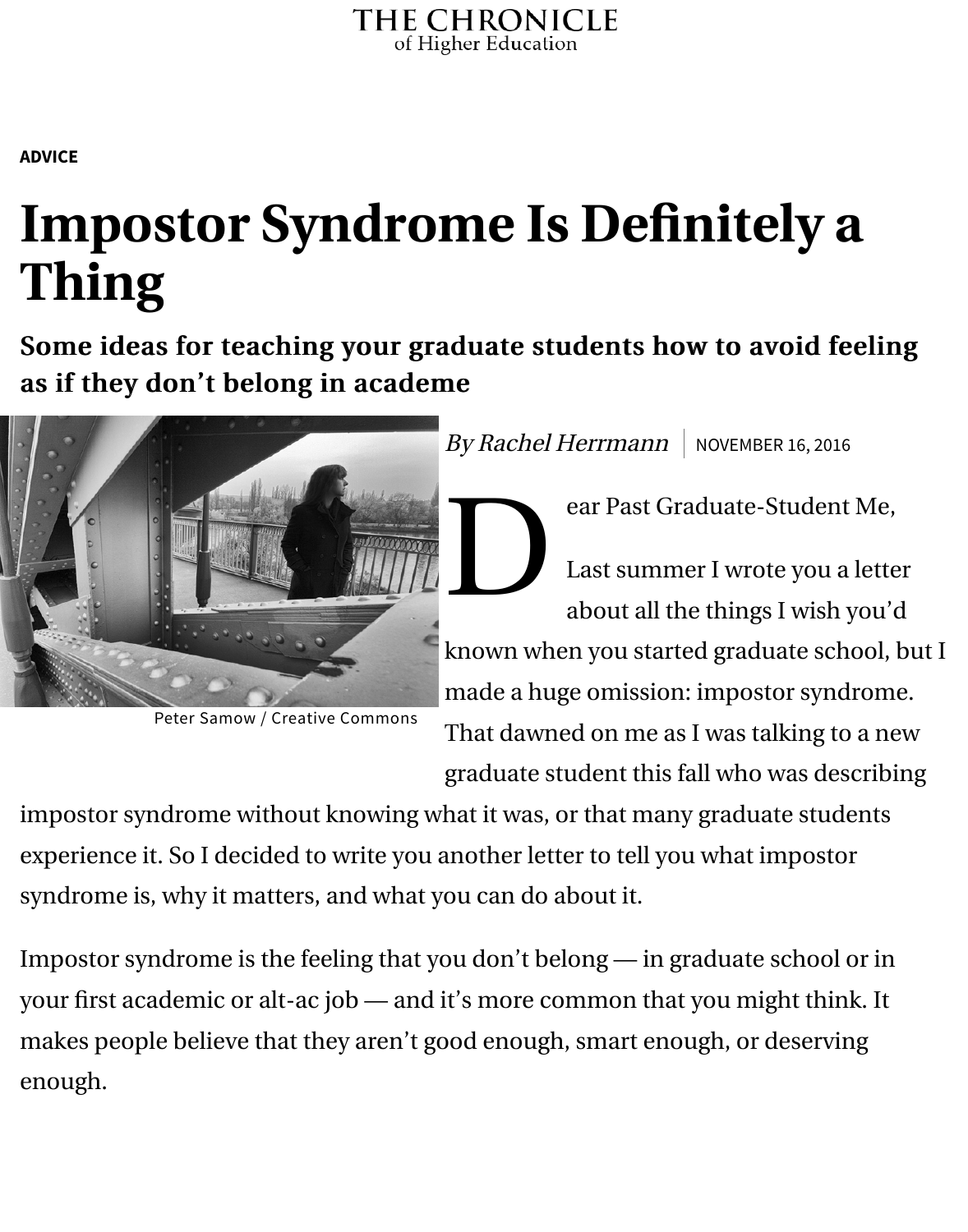Google those phrases will have an easier time discovering that impostor syndrome is a thing. That discovery is particularly important for women, people of color generation college students because all of those groups are particularly pr impostor syndrome.

I'm writing you this letter right now because it's that time of year when out impostor syndrome strike hard. Maybe you've taken an exam or two, and have a paper due. I'm certain that you've sat in a seminar and experienced flee.

There are some good essays, which are applicable both to M.A. and Ph.D. combating impostor syndrome. Here are some additional things you can o

Be honest when you don't know things. I remember going home after one graduate seminars to Google "postcolonialism" because I felt too stupid to didn't kn[ow what it w](http://www.gradhacker.org/2011/09/02/banishing-impostor-syndrome)[as, and](https://chroniclevitae.com/news/412-faking-it-women-academia-and-impostor-syndrome) that, even after a week's worth of readings or couldn't define it. Don't be like me. If you don't know or don't understand chances are that someone else in your class is confused, too. Try to avoid a encounter in which you and the professor have an extended private conversation front of everyone, but it's absolutely fine if your seminar contribution take a question rather than a comment.

**Go to departmental events where people give papers.** Doing that can be three reasons. First, one of the best ways to fight impostor syndrome is to of belonging, and departmental talks let you see how academics present tl Observe the behaviors that seem well-received. Second, some of these tall that amazing, which can be reassuring. It reminds you that the bar for authoritative academic self-presentation can be lower than you think it is. Finally, you n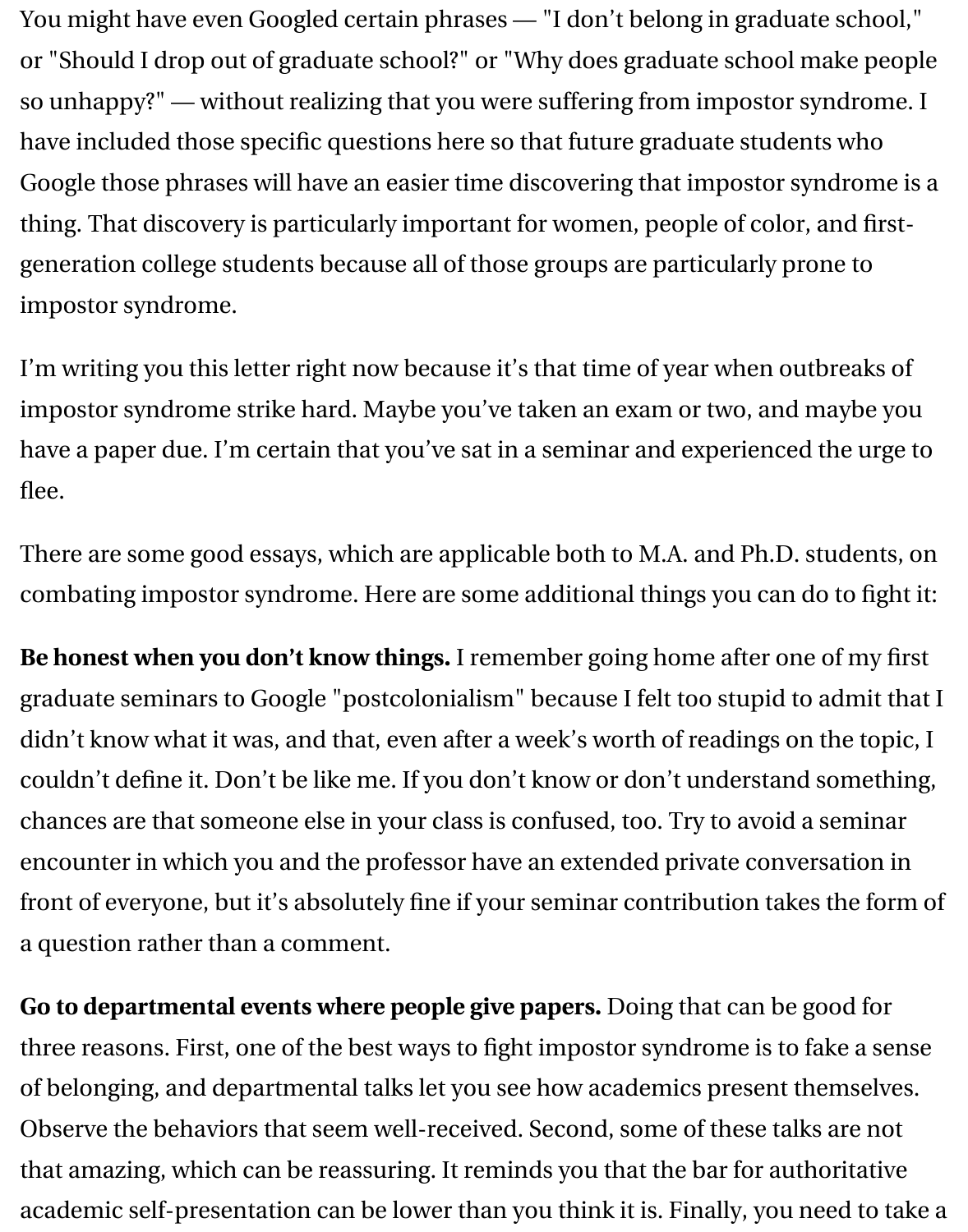break from thinking about your own reading, research, and writing every now and again. Going to a talk can be a good way to mandate that you spend time with your brain switched off from your own work.

**Live a little.** Participate in extracurricular activities, find hobbies, or get on Twitter. This advice falls under the "work-life balance" trope to which so many academics refer. It's important because it will allow you to build a support network where other graduate students can (and will) admit to experiencing impostor syndrome.

So, Past Me, those are some of the things I think graduate students can do to slay the Monster Impostor Syndrome. But after reflecting on my conversation with that new graduate student, I've also been thinking about the things that I can do to help graduate students fight that beast. Among them:

**Demonstrate that it's OK to change your mind.** Historians can, and do, go back to a piece of writing they've published, and then write a new article or book admitting that their thinking has changed — sometimes drastically. I suppose that scientists do the same. Keeping that option in mind can be comforting because it prevents you from holding onto a piece of work forever just because you worry that you will change your mind. At the same time, it's also crucial to remember that all of our writing and thinking are processes that take time. So, one of the things I try to do with graduate students is to make clear that taking the time to come up with ideas in the first place and then revisiting your past arguments are two different things.

**Show them your work.** I've talked with people on Twitter recently who have described giving multiple drafts of an article they wrote, plus readers' reports, an editor's comments, and the final draft of the article to their students. It makes transparent the amount of work necessary to produce an article, and reveals the sometimes mean comments that can make even seasoned academics feel like impostors. I had a history professor in graduate school who assigned a book and then told students to find one of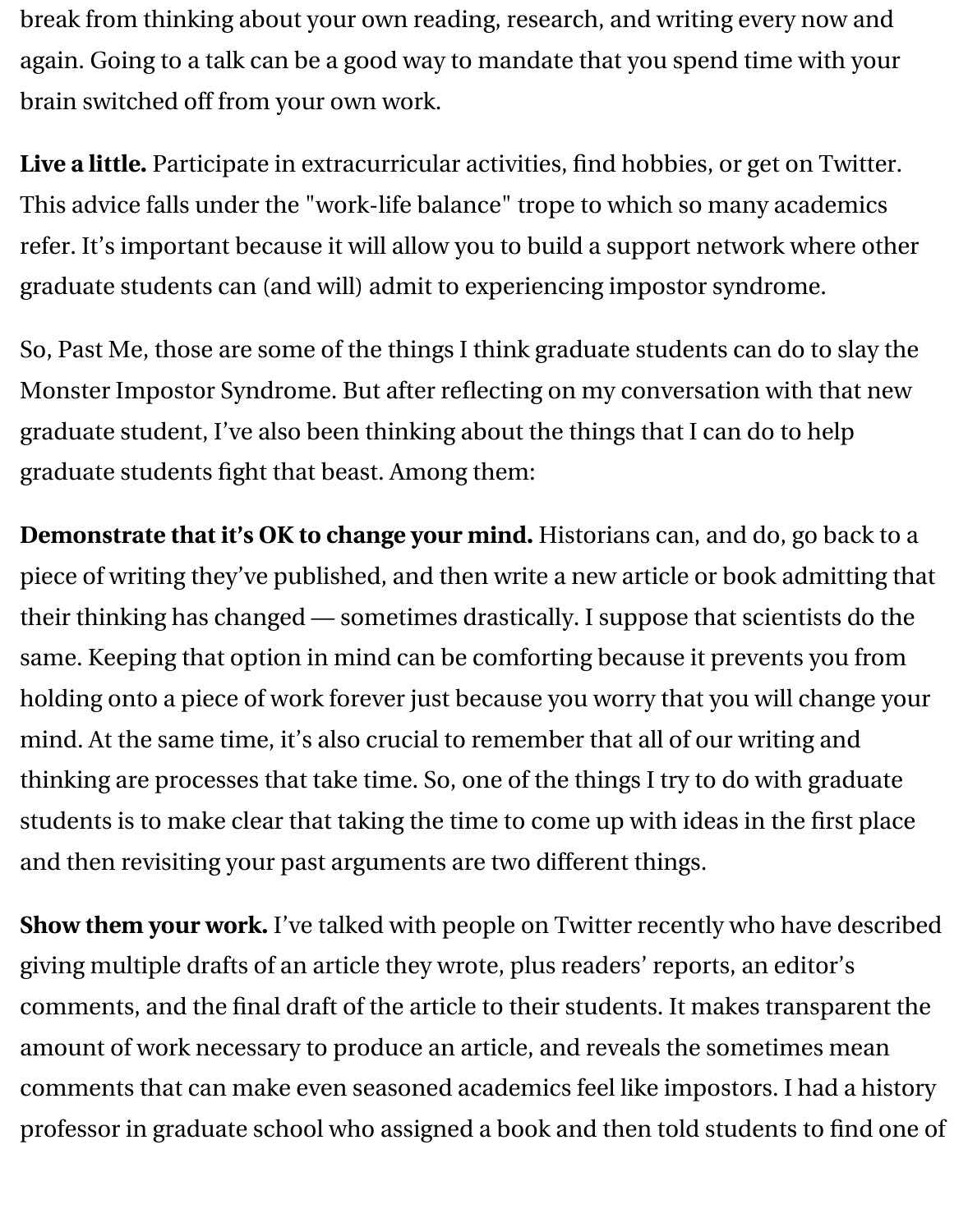have a conversation at this point in the semester about impostor syndrom know what it is, that it exists, and that feeling this way is not limited to gra students - that many academics continue to feel like impostors long after their doctorates. Take some time to research the mental-health services av graduate students at your university, and remind students that there is no going to talk to someone if they are experiencing depression. At the end of semester, or perhaps the year, remind graduate students how they felt at t their time in graduate school, an[d suggest that they try to have si](http://www.chronicle.com/article/An-Academic-With-Impostor/138231/)milar con about impostor syndrome with incoming graduate students.

**Support your teaching assistants.** There is something about a graduate st teaching experience that unleashes feelings of vulnerability because they a close in age to undergraduates. If you are lucky enough to have a teaching your undergraduates know that your TA must examine any piece of work to want regraded and has the authority (granted by you) to lower their grade raise it. You don't have to enforce that policy, and you can choose to exam of work yourself if it seems necessary, but it is your job to publically support front of your undergraduates.

Model good academic behavior. It's imperative to be honest when you do answer to a question or are unfamiliar with a topic. That sounds like a sim I remember how revelatory it was when, as an advanced graduate student a professor early on in her career admit to not knowing something at a large seminar, before posing her question to the seminar speaker. I was so glad because I, too, did not know what the speaker was talking about - and th